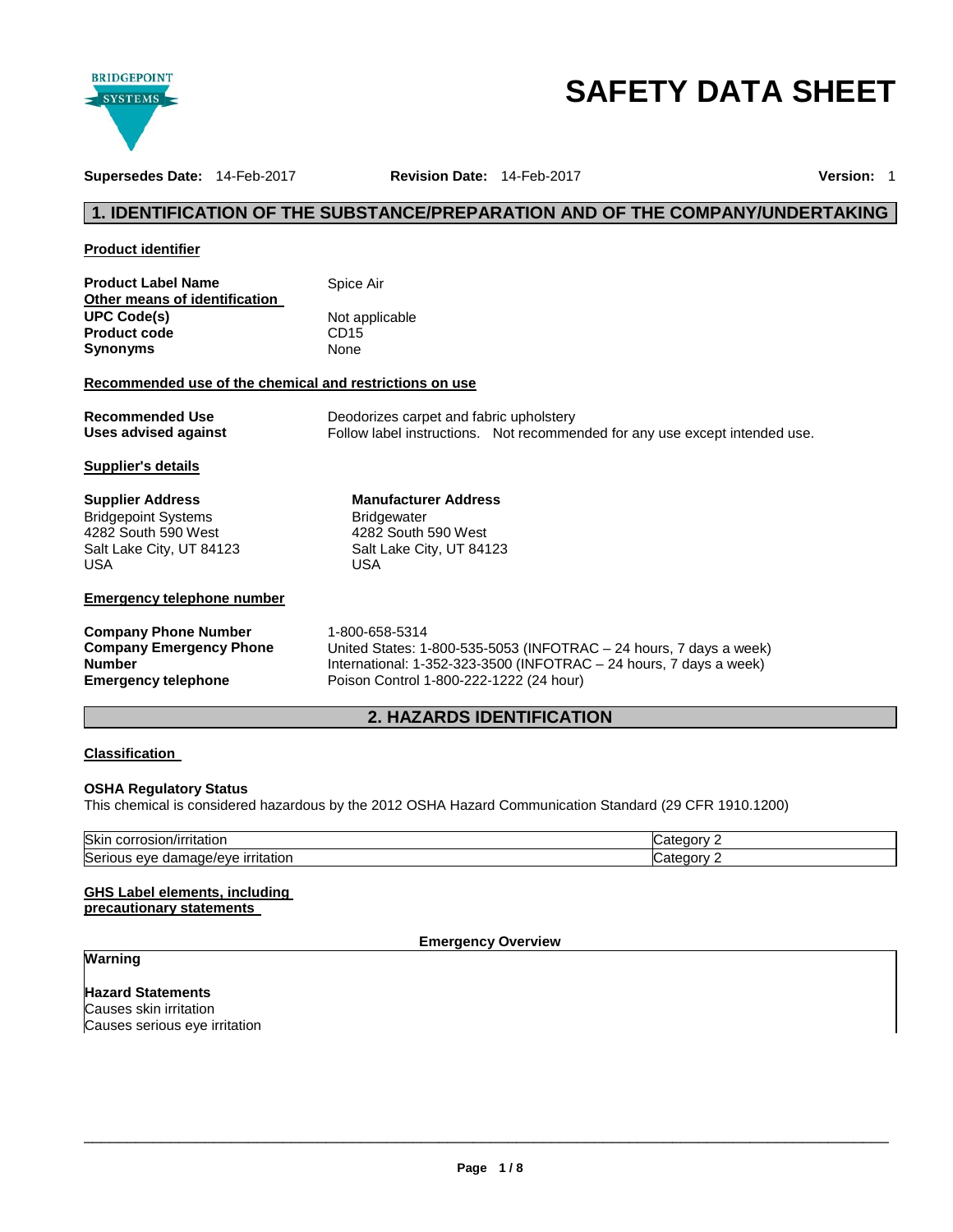

\_\_\_\_\_\_\_\_\_\_\_\_\_\_\_\_\_\_\_\_\_\_\_\_\_\_\_\_\_\_\_\_\_\_\_\_\_\_\_\_\_\_\_\_\_\_\_\_\_\_\_\_\_\_\_\_\_\_\_\_\_\_\_\_\_\_\_\_\_\_\_\_\_\_\_\_\_\_\_\_\_\_\_\_\_\_\_\_\_\_\_\_\_

#### **Precautionary Statements - Prevention**

Wash face, hands and any exposed skin thoroughly after handling Wear eye protection/ face protection

#### **Precautionary Statements - Response**

IF IN EYES: Rinse cautiously with water for several minutes. Remove contact lenses, if present and easy to do. Continue rinsing If eye irritation persists: Get medical advice/attention IF ON SKIN: Wash with plenty of soap and water If skin irritation occurs: Get medical advice/attention Take off contaminated clothing and wash before reuse

## **Hazards not otherwise classified (HNOC)**

**Other information**<br>General Hazards

Keep out of reach of children

Please see Section 11. Toxicological Information for further information

0% of the mixture consists of ingredient(s) of unknown toxicity

# **3. COMPOSITION/INFORMATION ON INGREDIENTS**

| <b>Chemical Name</b>                | <b>CAS-No</b> | Weight % | <b>Trade Secret</b> |
|-------------------------------------|---------------|----------|---------------------|
| $C9-11$<br>Alcohols.<br>ethoxylated | 68439-46-3    |          |                     |
| Proprietary Fragrance               | Proprietarv   | -        |                     |

\*The exact percentage (concentration) of composition has been withheld as a trade secret

# **4. FIRST AID MEASURES**

# **First aid measures for different exposure routes**

| <b>General advice</b>     | If symptoms persist, call a physician.                                                                                                                                                                                                                                                                            |
|---------------------------|-------------------------------------------------------------------------------------------------------------------------------------------------------------------------------------------------------------------------------------------------------------------------------------------------------------------|
| Eye contact               | Rinse thoroughly with plenty of water for at least 15 minutes and consult a physician.<br>Immediately flush with plenty of water. After initial flushing, remove any contact lenses and<br>continue flushing for at least 15 minutes. Keep eye wide open while rinsing. If symptoms<br>persist, call a physician. |
| <b>Skin contact</b>       | Remove and wash contaminated clothing before re-use. Wash off immediately with plenty of<br>water. If skin irritation persists, call a physician. Immediate medical attention is not required.<br>Wash off immediately with soap and plenty of water while removing all contaminated clothes<br>and shoes         |
| <b>Toxic - Inhalation</b> | Immediate medical attention is not required. Move to fresh air in case of accidental inhalation<br>of vapors. If symptoms persist, call a physician.                                                                                                                                                              |
| <b>Ingestion</b>          | Clean mouth with water and drink afterwards plenty of water. Never give anything by mouth<br>to an unconscious person. Consult a physician. Do NOT induce vomiting.                                                                                                                                               |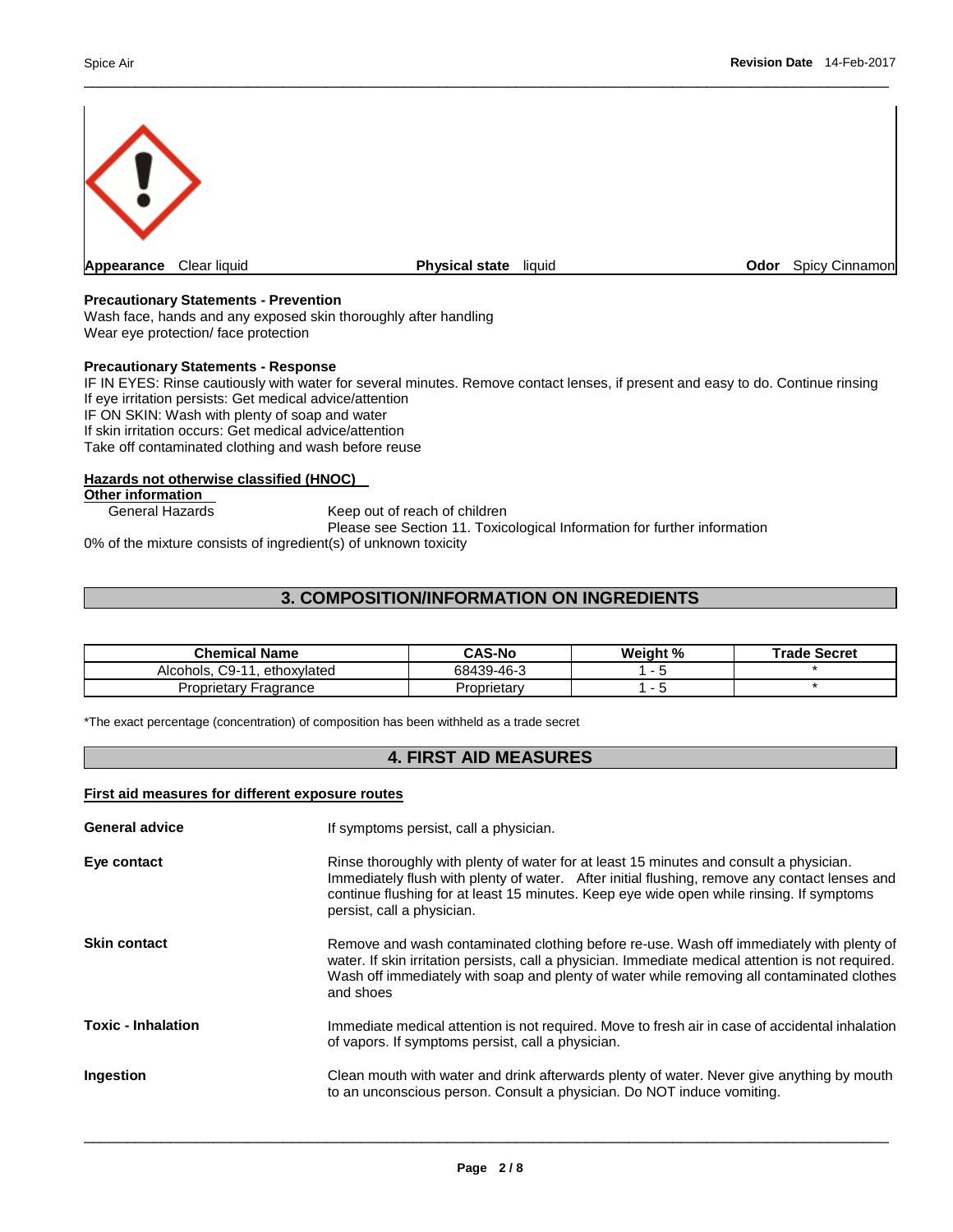**Protection of First-aiders** Use personal protective equipment.

#### **Most important symptoms/effects, acute and delayed**

**Main Symptoms No information available.** 

#### **Indication of immediate medical attention and special treatment needed, if necessary**

**Notes to physician Treat symptomatically.** 

# **5. FIRE-FIGHTING MEASURES**

\_\_\_\_\_\_\_\_\_\_\_\_\_\_\_\_\_\_\_\_\_\_\_\_\_\_\_\_\_\_\_\_\_\_\_\_\_\_\_\_\_\_\_\_\_\_\_\_\_\_\_\_\_\_\_\_\_\_\_\_\_\_\_\_\_\_\_\_\_\_\_\_\_\_\_\_\_\_\_\_\_\_\_\_\_\_\_\_\_\_\_\_\_

# **Suitable Extinguishing Media**

Use extinguishing measures that are appropriate to local circumstances and the surrounding environment.

**Unsuitable Extinguishing Media** CAUTION: Use of water spray when fighting fire may be inefficient.

#### **Specific hazards arising from the chemical**

No information available.

**Hazardous Combustion Products**  No information available.

**Explosion Data Sensitivity to Mechanical Impact** None. **Sensitivity to Static Discharge** None.

#### **Protective Equipment and Precautions for Firefighters**

As in any fire, wear self-contained breathing apparatus pressure-demand, MSHA/NIOSH (approved or equivalent) and full protective gear.

# **6. ACCIDENTAL RELEASE MEASURES**

#### **Personal precautions, protective equipment and emergency procedures**

| <b>Personal precautions</b>                           | Use personal protective equipment. Evacuate personnel to safe areas. Keep people away<br>from and upwind of spill/leak.                                                                                                                                                                                                                      |  |
|-------------------------------------------------------|----------------------------------------------------------------------------------------------------------------------------------------------------------------------------------------------------------------------------------------------------------------------------------------------------------------------------------------------|--|
| Advice for emergency responders                       | For personal protection see section 8.                                                                                                                                                                                                                                                                                                       |  |
| <b>Environmental precautions</b>                      |                                                                                                                                                                                                                                                                                                                                              |  |
| <b>Environmental precautions</b>                      | See Section 12 for additional Ecological Information. Do not flush into surface water or<br>sanitary sewer system. Prevent further leakage or spillage if safe to do so. Prevent product<br>from entering drains.                                                                                                                            |  |
| Methods and materials for containment and cleaning up |                                                                                                                                                                                                                                                                                                                                              |  |
| <b>Methods for Containment</b>                        | Prevent further leakage or spillage if safe to do so.                                                                                                                                                                                                                                                                                        |  |
| Methods for cleaning up                               | Use personal protective equipment. Dam up. Cover liquid spill with sand, earth or other<br>noncombustible absorbent material. Take up mechanically, placing in appropriate containers<br>for disposal. Clean contaminated surface thoroughly. Soak up with inert absorbent material.<br>Pick up and transfer to properly labeled containers. |  |

# **7. HANDLING AND STORAGE**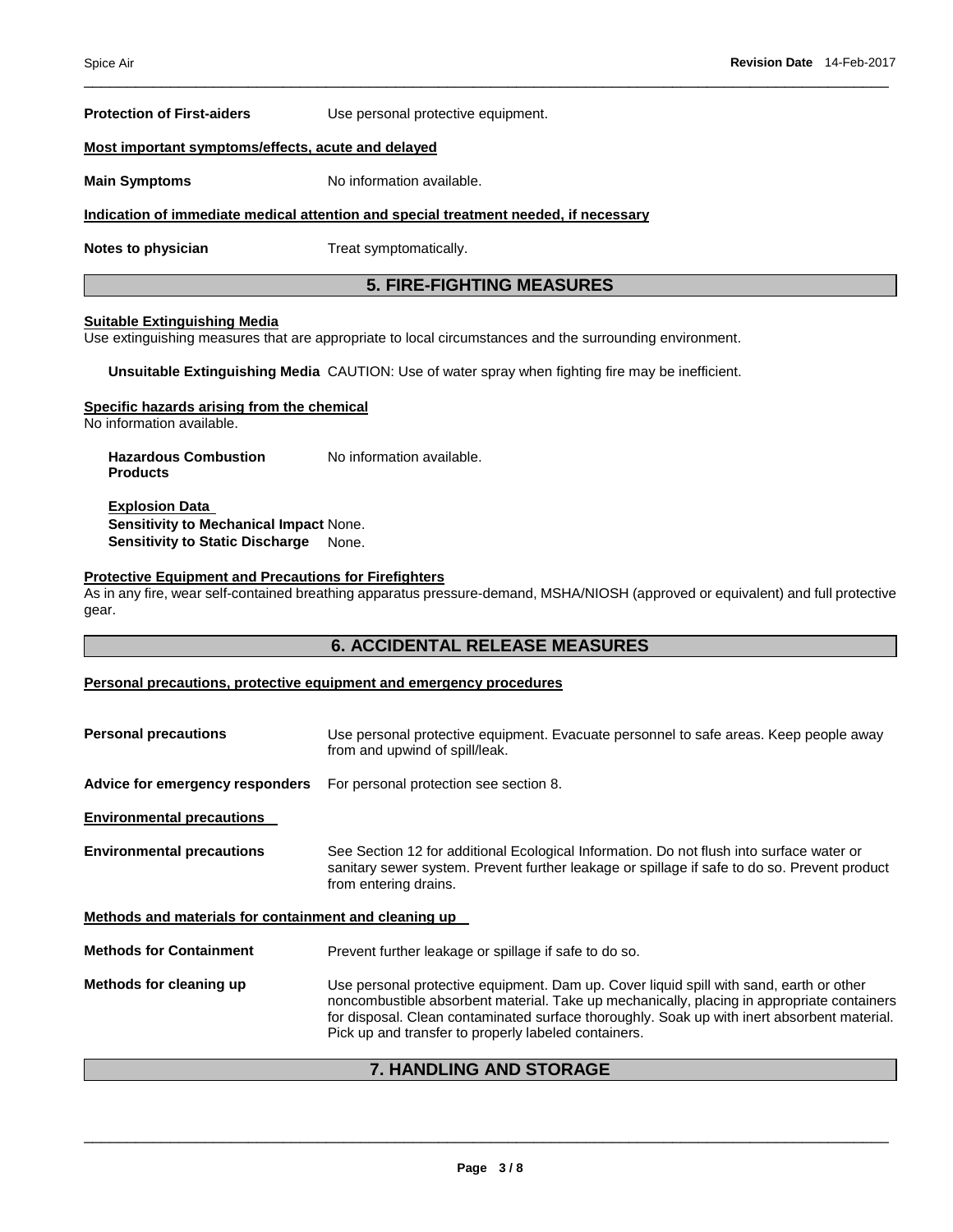# **Precautions for safe handling Advice on safe handling** Use only in area provided with appropriate exhaust ventilation. Wear personal protective equipment. Do not breathe vapors or spray mist. **Conditions for safe storage, including any incompatibilities Technical measures/Storage conditions**  Keep containers tightly closed in a cool, well-ventilated place. Keep in properly labeled containers.

**Packaging material Keep product in packaging product is initially sold in. Incompatible products** None known based on information supplied.

# **8. EXPOSURE CONTROLS/PERSONAL PROTECTION**

\_\_\_\_\_\_\_\_\_\_\_\_\_\_\_\_\_\_\_\_\_\_\_\_\_\_\_\_\_\_\_\_\_\_\_\_\_\_\_\_\_\_\_\_\_\_\_\_\_\_\_\_\_\_\_\_\_\_\_\_\_\_\_\_\_\_\_\_\_\_\_\_\_\_\_\_\_\_\_\_\_\_\_\_\_\_\_\_\_\_\_\_\_

| <b>Control parameters</b>                                                    |                                                                                                                                                                                                                                                                                                                                  |
|------------------------------------------------------------------------------|----------------------------------------------------------------------------------------------------------------------------------------------------------------------------------------------------------------------------------------------------------------------------------------------------------------------------------|
| <b>Exposure Guidelines</b>                                                   | This product does not contain any hazardous materials with occupational exposure limits<br>established by the region specific regulatory bodies.                                                                                                                                                                                 |
| <b>Appropriate engineering controls</b>                                      |                                                                                                                                                                                                                                                                                                                                  |
| <b>Engineering Measures</b>                                                  | <b>Showers</b><br>Eyewash stations<br>Ventilation systems.                                                                                                                                                                                                                                                                       |
| <u>Individual protection measures, such as personal protective equipment</u> |                                                                                                                                                                                                                                                                                                                                  |
| <b>Eye/Face Protection</b>                                                   | Tightly fitting safety goggles. Face-shield.                                                                                                                                                                                                                                                                                     |
| Skin and body protection                                                     | No special protective equipment required.                                                                                                                                                                                                                                                                                        |
| <b>Respiratory protection</b>                                                | If exposure limits are exceeded or irritation is experienced, NIOSH/MSHA approved<br>respiratory protection should be worn. Positive-pressure supplied air respirators may be<br>required for high airborne contaminant concentrations. Respiratory protection must be<br>provided in accordance with current local regulations. |
| Hygiene measures                                                             | When using, do not eat, drink or smoke. Provide regular cleaning of equipment, work area<br>and clothing. Do not eat, drink or smoke when using this product.                                                                                                                                                                    |

# **9. PHYSICAL AND CHEMICAL PROPERTIES**

# **Physical and chemical properties**

| <b>Physical state</b><br>Appearance<br><b>Color</b> | liquid<br>Clear Liquid<br>No information available | Odor<br><b>Odor threshold</b> | Spicy Cinnamon<br>No information available |
|-----------------------------------------------------|----------------------------------------------------|-------------------------------|--------------------------------------------|
| <b>Property</b>                                     | <b>Values</b>                                      | • Method<br>Remarks           |                                            |
| рH                                                  | 7.0                                                |                               |                                            |
| <b>Melting point</b>                                | No information available                           |                               |                                            |
| Boiling point/boiling range                         | 100 °C<br>′ 212 °F<br>$\geq$                       |                               |                                            |
| <b>Flash Point</b>                                  | 94 °C $/$ > 201 °F<br>$\geq$                       |                               |                                            |
| <b>Evaporation rate</b>                             | No information available                           |                               |                                            |
| Flammability (solid, gas)                           | No information available                           |                               |                                            |
| <b>Flammability Limits in Air</b>                   |                                                    |                               |                                            |
| <b>Upper Flammability Limit</b>                     | No information available                           |                               |                                            |
| <b>Lower Flammability Limit</b>                     | No information available                           |                               |                                            |
| Vapor pressure                                      | 17.5                                               |                               |                                            |
| Vapor density                                       | 0.67                                               | $(Air = 1.0)$                 |                                            |
|                                                     |                                                    |                               |                                            |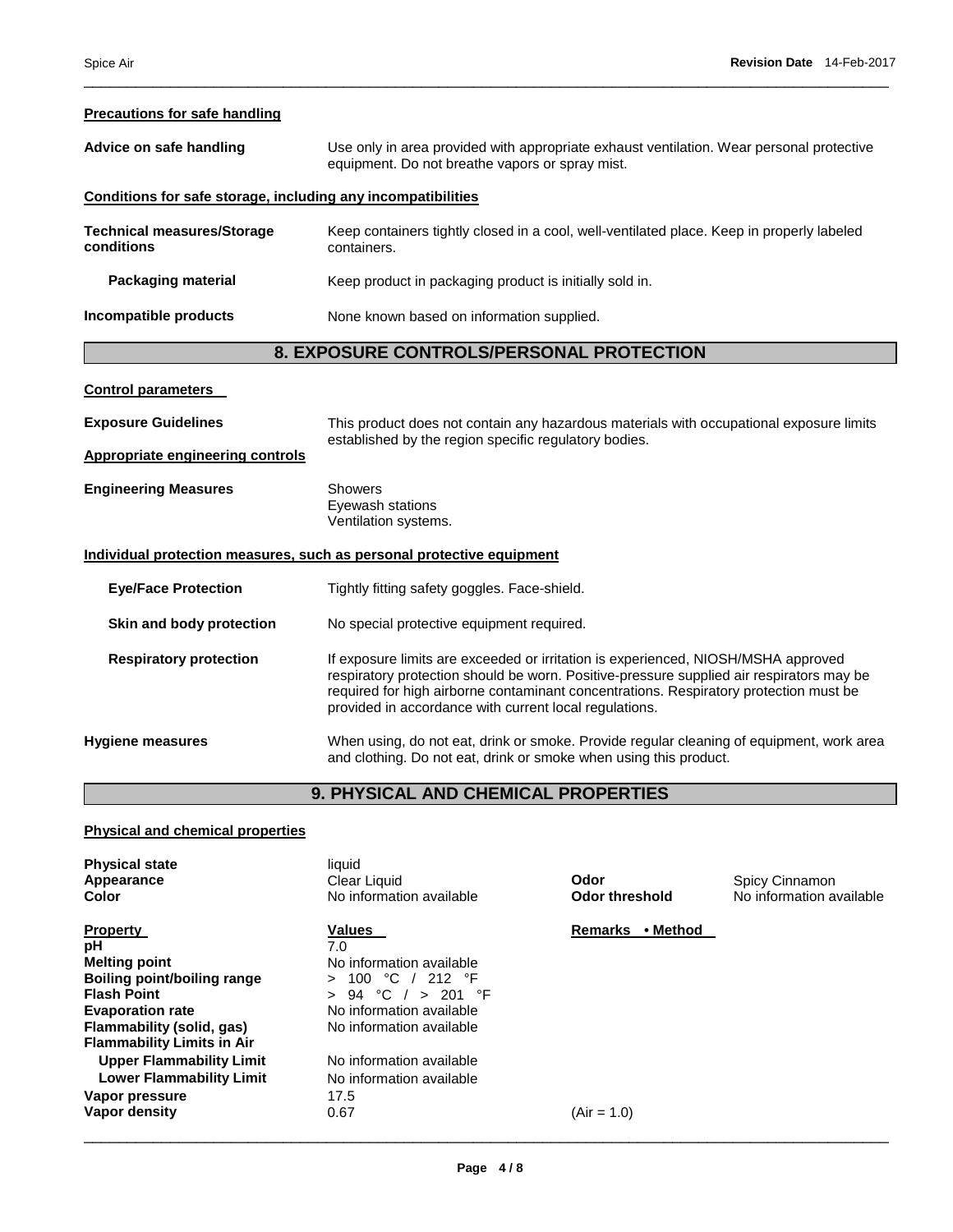| <b>Specific Gravity</b><br><b>Water solubility</b><br>Solubility in other solvents<br>Partition coefficient: n-octanol/waterNo information available<br><b>Autoignition temperature</b><br><b>Decomposition temperature</b><br><b>Viscosity, kinematic</b><br>Viscosity, dynamic<br><b>Explosive properties</b><br><b>Oxidizing Properties</b><br><b>Other information</b> | 1.002<br>Soluble in water<br>No information available<br>No information available<br>No information available<br>No information available<br>No information available<br>No information available<br>No information available | 200 | <b>CDS</b> |
|----------------------------------------------------------------------------------------------------------------------------------------------------------------------------------------------------------------------------------------------------------------------------------------------------------------------------------------------------------------------------|-------------------------------------------------------------------------------------------------------------------------------------------------------------------------------------------------------------------------------|-----|------------|
| Softening point<br><b>Molecular weight</b><br><b>VOC Content(%)</b><br><b>Density VALUE</b><br><b>Bulk Density VALUE</b>                                                                                                                                                                                                                                                   | No information available<br>No information available<br>No information available<br>No information available<br>No information available                                                                                      |     |            |

# **10. STABILITY AND REACTIVITY**

\_\_\_\_\_\_\_\_\_\_\_\_\_\_\_\_\_\_\_\_\_\_\_\_\_\_\_\_\_\_\_\_\_\_\_\_\_\_\_\_\_\_\_\_\_\_\_\_\_\_\_\_\_\_\_\_\_\_\_\_\_\_\_\_\_\_\_\_\_\_\_\_\_\_\_\_\_\_\_\_\_\_\_\_\_\_\_\_\_\_\_\_\_

# **Reactivity**

## **Chemical stability**

Stable under recommended storage conditions.

# **Possibility of hazardous reactions**

None under normal processing.

| <b>Hazardous Polymerization</b> | None under normal processing. |
|---------------------------------|-------------------------------|
|---------------------------------|-------------------------------|

# **Conditions to Avoid**

Extremes of temperature and direct sunlight.

#### **Incompatible Materials**

None known based on information supplied.

#### **Hazardous Decomposition Products**

None known based on information supplied.

# **11. TOXICOLOGICAL INFORMATION**

# **Information on likely routes of exposure**

| <b>Product Information</b>           |                                                                                                                                               |
|--------------------------------------|-----------------------------------------------------------------------------------------------------------------------------------------------|
| <b>Toxic - Inhalation</b>            | Avoid breathing vapors or mists. May cause irritation.                                                                                        |
| Eye contact                          | Avoid contact with eyes. Contact with eyes may cause irritation. May cause temporary eye<br>irritation. May cause redness, itching, and pain. |
| <b>Skin contact</b>                  | Avoid contact with skin. Prolonged contact may cause redness and irritation.                                                                  |
| Ingestion                            | Do not taste or swallow. Ingestion may cause stomach discomfort.                                                                              |
| Information on toxicological effects |                                                                                                                                               |
| <b>Symptoms</b>                      | No information available.                                                                                                                     |

# **Delayed and immediate effects as well as chronic effects from short and long-term exposure**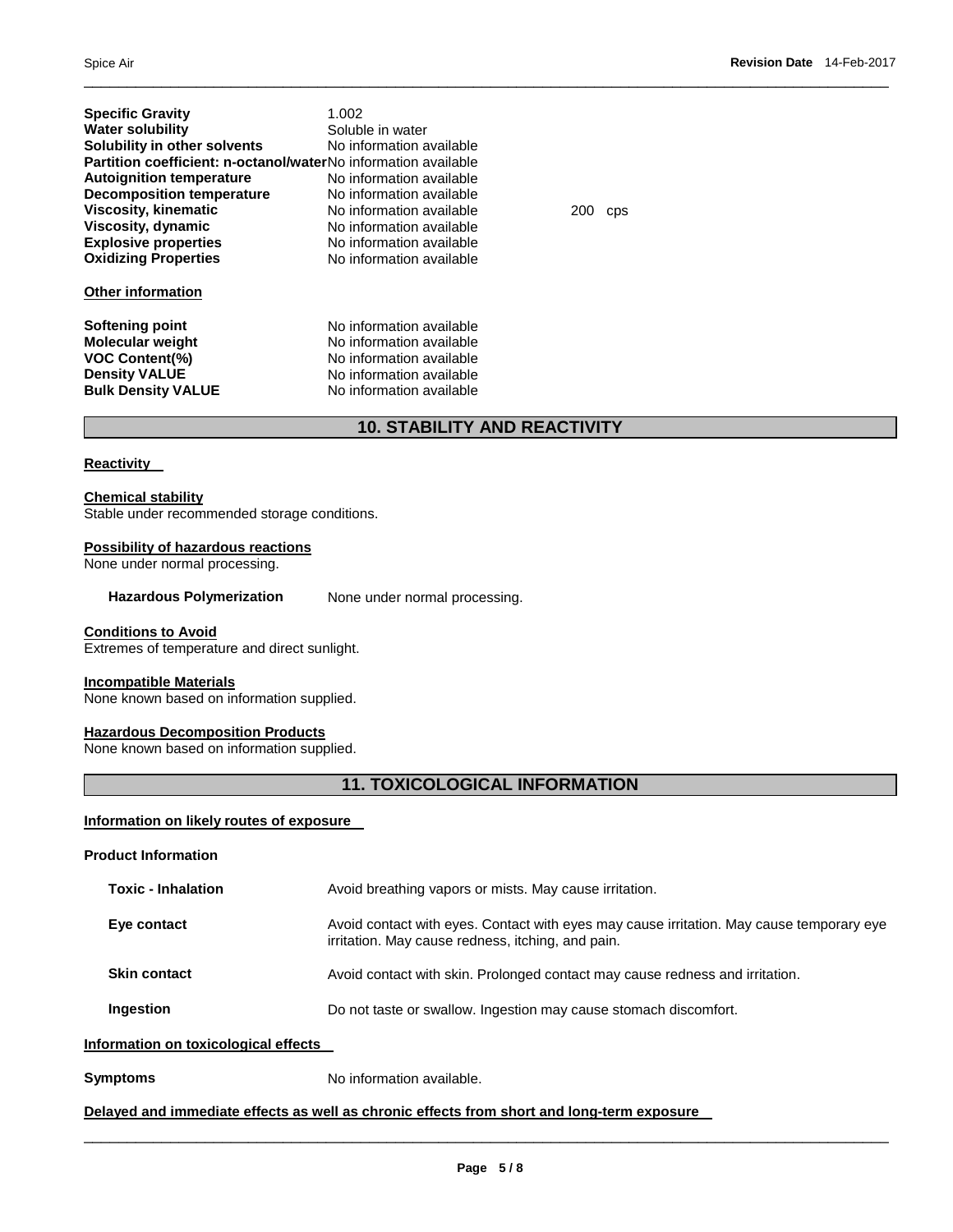**Skin corrosion/irritation No information available.** 

| Eye damage/irritation<br>Sensitization<br><b>Germ Cell Mutagenicity</b><br>Carcinogenicity<br><b>Reproductive toxicity</b> | No information available.<br>No information available.<br>No information available.<br>No information available.<br>No information available.     |  |  |  |
|----------------------------------------------------------------------------------------------------------------------------|---------------------------------------------------------------------------------------------------------------------------------------------------|--|--|--|
| <b>Developmental Toxicity</b>                                                                                              | No information available.                                                                                                                         |  |  |  |
| <b>STOT - single exposure</b><br><b>STOT - repeated exposure</b>                                                           | No information available.                                                                                                                         |  |  |  |
| <b>Chronic toxicity</b>                                                                                                    | No information available.<br>Avoid repeated exposure.                                                                                             |  |  |  |
| <b>Aspiration hazard</b>                                                                                                   | No information available.                                                                                                                         |  |  |  |
| <u>Numerical measures of toxicity - Product Information</u>                                                                |                                                                                                                                                   |  |  |  |
| Unknown acute toxicity                                                                                                     | 0 % of the mixture consists of ingredient(s) of unknown toxicity<br>The following values are calculated based on chapter 3.1 of the GHS document. |  |  |  |
| <b>ATEmix (oral)</b><br><b>ATEmix (dermal)</b>                                                                             | 24102 mg/kg<br>98435 mg/kg                                                                                                                        |  |  |  |
|                                                                                                                            |                                                                                                                                                   |  |  |  |
|                                                                                                                            | <b>12. ECOLOGICAL INFORMATION</b>                                                                                                                 |  |  |  |
| <b>Ecotoxicity</b>                                                                                                         |                                                                                                                                                   |  |  |  |
|                                                                                                                            | 5.8564% of the mixture consists of components(s) of unknown hazards to the aquatic environment                                                    |  |  |  |
| Persistence and degradability<br>No information available.                                                                 |                                                                                                                                                   |  |  |  |
| <b>Bioaccumulation</b><br>No information available.                                                                        |                                                                                                                                                   |  |  |  |
| Other adverse effects                                                                                                      | No information available                                                                                                                          |  |  |  |
|                                                                                                                            | <b>13. DISPOSAL CONSIDERATIONS</b>                                                                                                                |  |  |  |
| <b>Waste treatment</b>                                                                                                     |                                                                                                                                                   |  |  |  |
| <b>Waste Disposal Methods</b>                                                                                              | Disposal should be in accordance with applicable regional, national and local laws and<br>regulations.                                            |  |  |  |
| <b>Contaminated packaging</b>                                                                                              | Do not re-use empty containers.                                                                                                                   |  |  |  |
|                                                                                                                            |                                                                                                                                                   |  |  |  |
|                                                                                                                            | <b>14. TRANSPORT INFORMATION</b>                                                                                                                  |  |  |  |
| <b>DOT</b>                                                                                                                 | Not regulated                                                                                                                                     |  |  |  |
| <b>IMDG</b>                                                                                                                | Not regulated                                                                                                                                     |  |  |  |
| <b>IATA</b>                                                                                                                | Not regulated                                                                                                                                     |  |  |  |
|                                                                                                                            | <b>15. REGULATORY INFORMATION</b>                                                                                                                 |  |  |  |
| <b>International Inventories</b><br><b>TSCA</b><br><b>DSL/NDSL</b>                                                         | Complies<br>Complies                                                                                                                              |  |  |  |
| Legend:                                                                                                                    |                                                                                                                                                   |  |  |  |
|                                                                                                                            |                                                                                                                                                   |  |  |  |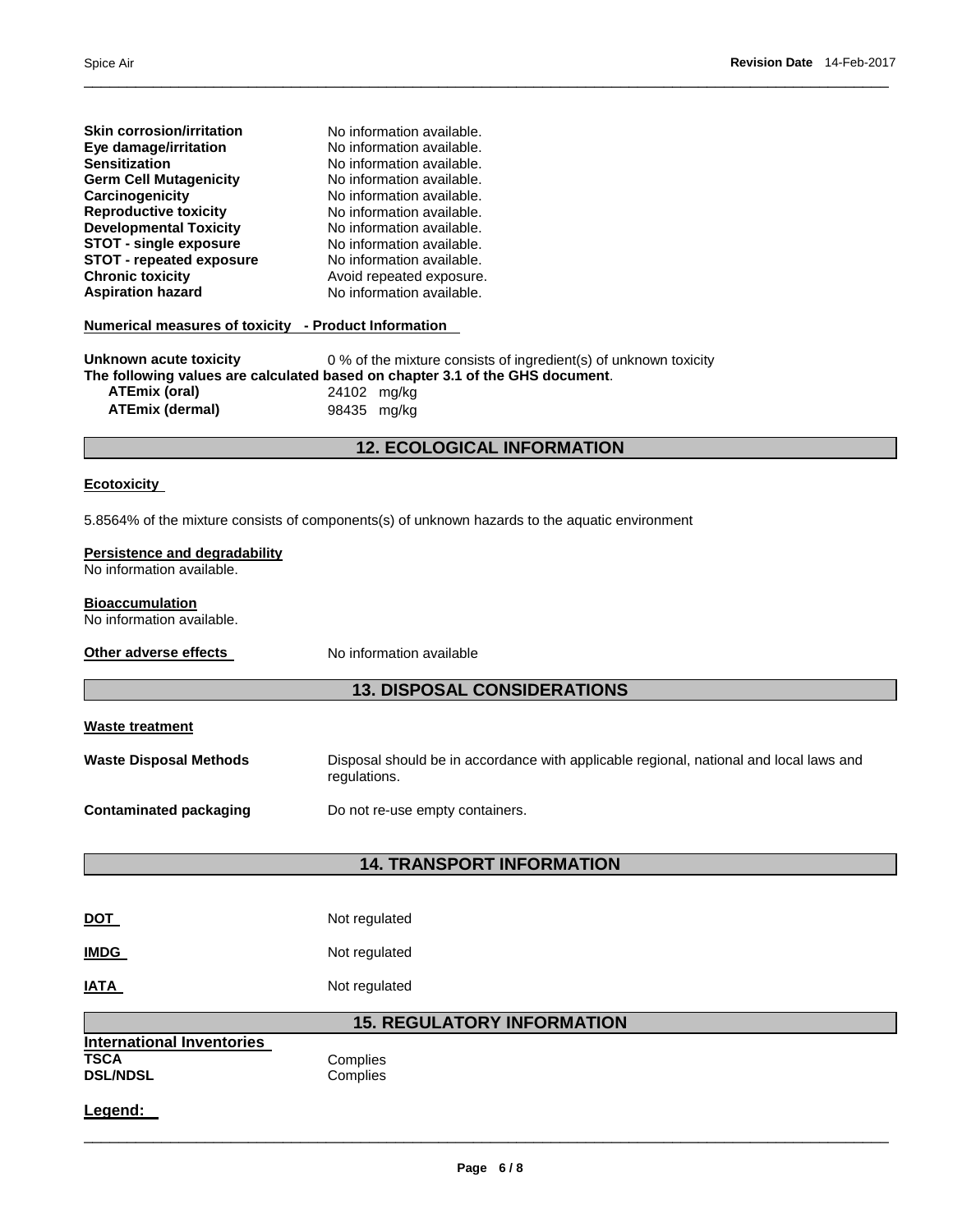**TSCA** - United States Toxic Substances Control Act Section 8(b) Inventory **DSL/NDSL** - Canadian Domestic Substances List/Non-Domestic Substances List

# **US Federal Regulations**

# **SARA 313**

Section 313 of Title III of the Superfund Amendments and Reauthorization Act of 1986 (SARA). This product does not contain any chemicals which are subject to the reporting requirements of the Act and Title 40 of the Code of Federal Regulations, Part 372.

\_\_\_\_\_\_\_\_\_\_\_\_\_\_\_\_\_\_\_\_\_\_\_\_\_\_\_\_\_\_\_\_\_\_\_\_\_\_\_\_\_\_\_\_\_\_\_\_\_\_\_\_\_\_\_\_\_\_\_\_\_\_\_\_\_\_\_\_\_\_\_\_\_\_\_\_\_\_\_\_\_\_\_\_\_\_\_\_\_\_\_\_\_

| SARA 311/312 Hazard Categories    |     |
|-----------------------------------|-----|
| <b>Acute Health Hazard</b>        | Yes |
| <b>Chronic Health Hazard</b>      | No  |
| Fire Hazard                       | No  |
| Sudden Release of Pressure Hazard | Nο  |
| <b>Reactive Hazard</b>            | N٥  |

#### **Clean Water Act**

This product does not contain any substances regulated as pollutants pursuant to the Clean Water Act (40 CFR 122.21 and 40 CFR 122.42).

# **CERCLA**

This material, as supplied, does not contain any substances regulated as hazardous substances under the Comprehensive Environmental Response Compensation and Liability Act (CERCLA) (40 CFR 302) or the Superfund Amendments and Reauthorization Act (SARA) (40 CFR 355). There may be specific reporting requirements at the local, regional, or state level pertaining to releases of this material.

# **US State Regulations**

# **California Proposition 65**

This product does not contain any Proposition 65 chemicals.

# **U.S. State Right-to-Know Regulations**

| $5$<br>∵Nam⊾<br>,,,,<br>. | <b>New</b><br>Jerse <sup>,</sup> | Мř | .<br>und |
|---------------------------|----------------------------------|----|----------|
| None                      |                                  |    |          |

**U.S. EPA Label information** 

**EPA Pesticide Registration Number** Not applicable

| <b>16. OTHER INFORMATION</b> |                      |                                       |  |                           |  |                                                                     |  |  |
|------------------------------|----------------------|---------------------------------------|--|---------------------------|--|---------------------------------------------------------------------|--|--|
| <b>NFPA</b>                  | <b>Health hazard</b> | Flammability                          |  | <b>Instability</b><br>- 0 |  | <b>Physical and chemical</b><br>hazards<br>$\overline{\phantom{a}}$ |  |  |
| <b>HMIS</b>                  | <b>Health hazard</b> | Flammability                          |  | <b>Physical Hazard</b> 0  |  | Personal protection X                                               |  |  |
| <b>Prepared By</b>           | <b>Bridgewater</b>   | Environmental Health & Safety Manager |  |                           |  |                                                                     |  |  |
| <b>Revision Date</b>         | 14-Feb-2017          |                                       |  |                           |  |                                                                     |  |  |
| <b>Revision Note</b>         |                      |                                       |  |                           |  |                                                                     |  |  |
| No information available     |                      |                                       |  |                           |  |                                                                     |  |  |